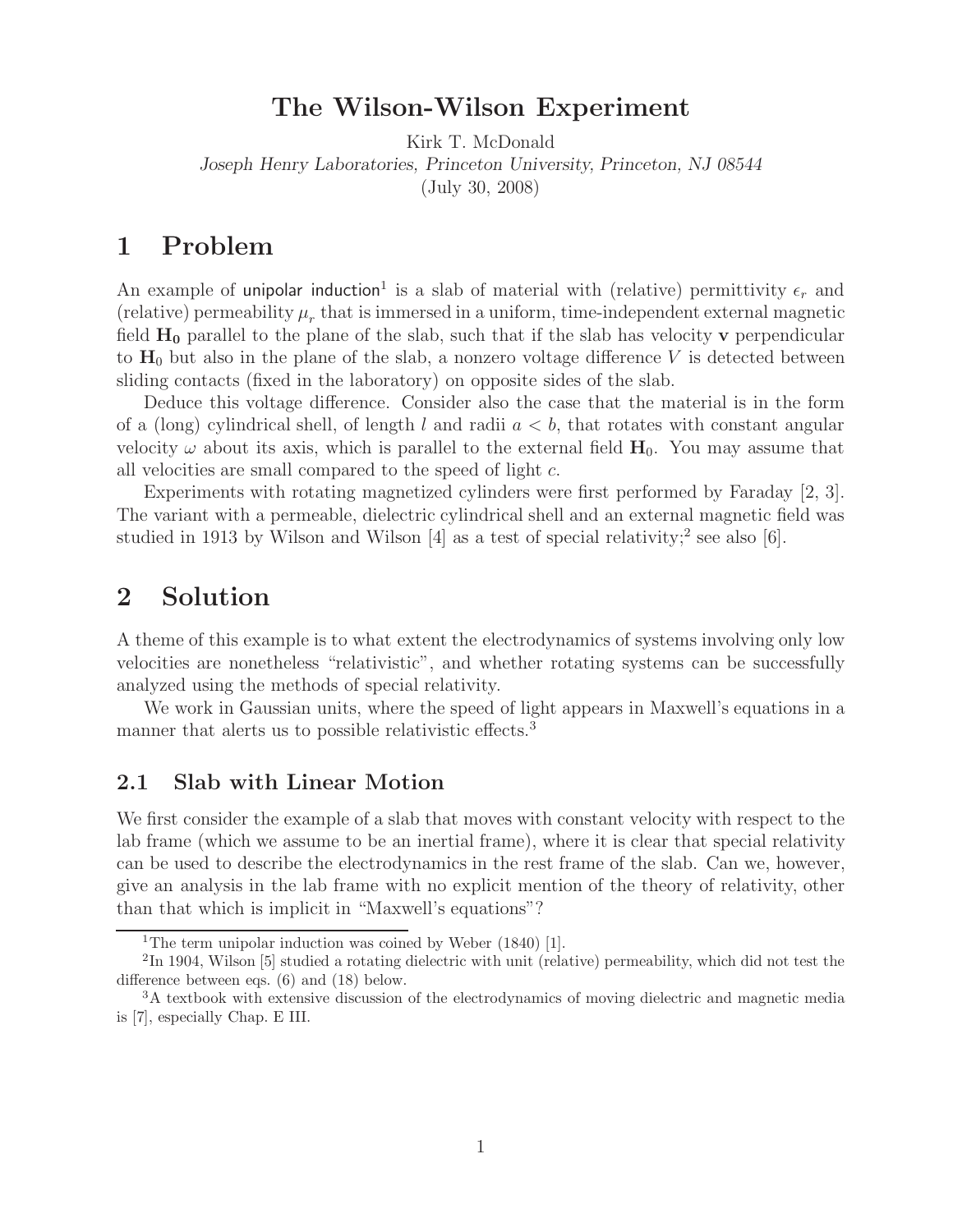### **2.1.1 A Na¨ıve analysis**

For example, since the slab has permittivity  $\epsilon$  different from unity, it is a polarizable medium. Hence, there exist bound charges within the medium that can move relative to the bulk in response to a macroscopic electric field **E** to create a density of polarization **P** according to,

$$
\mathbf{P} = \frac{\mathbf{D} - \mathbf{E}}{4\pi} = \frac{\epsilon_r - 1}{4\pi} \mathbf{E},\tag{1}
$$

in the approximation that the medium is linear and isotropic, such that  $\mathbf{D} = \mathbf{E} + 4\pi \mathbf{P} = \epsilon_r \mathbf{E}$ . However, this simple interpretation of the permittivity  $\epsilon_r$  can only be made in the rest frame of the slab.

If we ignore this limitation, we might argue that the polarizable charges in the present example have velocity **v**, and that they are in a magnetic field whose strength inside the medium is  $\mathbf{B} = \mu_r \mathbf{H}_0$ , so that the Lorentz force (a part of the larger notion of "Maxwell's equations") on an electric charge  $e$  is,

$$
e\frac{\mathbf{v}}{c} \times \mathbf{B} = e\mathbf{E}_{\text{Lorentz}},\tag{2}
$$

where,

$$
\mathbf{E}_{\text{Lorentz}} = \frac{\mathbf{v}}{c} \times \mathbf{B} = \mu_r \frac{\mathbf{v}}{c} \times \mathbf{H}_0.
$$
 (3)

This suggests that effective field on charges in the medium is  $E+E_{Lorentz}$ , and the polarization **P** of the medium related by,

$$
\mathbf{P} = \frac{\epsilon_r - 1}{4\pi} (\mathbf{E} + \mathbf{E}_{\text{Lorentz}}). \tag{4}
$$

Arguments of this sort predate the theory of relativity, and are often used to explain unipolar induction in examples such as Faraday's disk where  $\epsilon_r = 1 = \mu_r$  for all relevant media [7]-[11].

Since there are no free charges in this example, the electric displacement  $\mathbf{D} = \mathbf{E} + 4\pi \mathbf{P}$ vanishes.<sup>4</sup> Thus, the electric field **E** within the medium is given by  $\mathbf{E} = -4\pi\mathbf{P}$ , and so,

$$
\mathbf{E} = -\left(1 - \frac{1}{\epsilon_r}\right) \mathbf{E}_{\text{Lorentz}} = -\mu_r \left(1 - \frac{1}{\epsilon_r}\right) \frac{\mathbf{v}}{c} \times \mathbf{H}_0. \tag{5}
$$

Finally, the voltage observed between the sliding contacts would be,

$$
V = -Ed = \mu_r \left( 1 - \frac{1}{\epsilon_r} \right) \frac{vH_0 d}{c},\tag{6}
$$

where  $d$  is the thickness of the slab.<sup>5</sup>

<sup>&</sup>lt;sup>4</sup>As there are no free charges,  $\nabla \cdot \mathbf{D} = 0$ , and in this stationary example,  $\nabla \times \mathbf{D} = 0$ , so that  $\mathbf{D} = 0$ according to Helmholtz' theorem.

 $5$ The result (6), but not necessarily the above derivation, is attributed by Wilson and Wilson [4] to a pre-relativistic theory of H.A. Lorentz.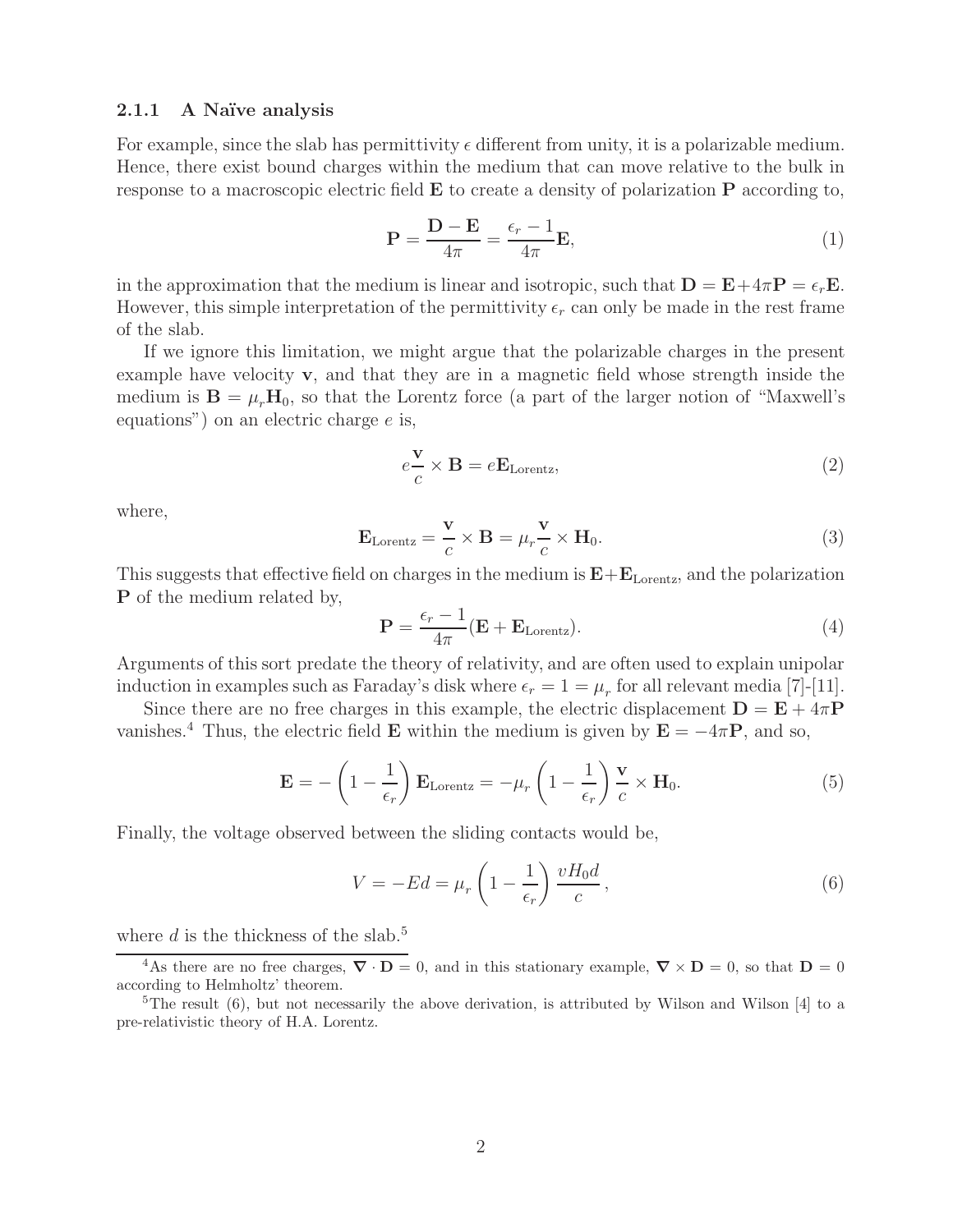### **2.1.2 A Special-Relativistic Analysis**

We try to confirm the preceding analysis using the theory of special relativity.<sup>6</sup>

We know that the form of Maxwell's equations is the same in all inertia frames. However, we can only say with confidence that the so-called constitutive equations (for a linear, isotropic medium),

$$
\mathbf{D}^* = \epsilon_r \mathbf{E}^*,\tag{7}
$$

$$
\mathbf{B}^* = \mu_r \mathbf{H}^*,\tag{8}
$$

and (for a medium with electrical conductivity  $\sigma$ ),

$$
\mathbf{J}^* = \sigma \mathbf{E}^*,\tag{9}
$$

hold in an inertial rest frame of the medium, where the fields are denoted with a  $\star$ . That is, our understanding of electrical media is not fully relativistic in that there is a preferred frame (the rest frame of the medium) in which key physical parameters are given a special meaning. Hence, any analysis of electrical media involves some level of conflict with the spirit of special relativity.

The Lorentz transformations of the fields from the lab frame to the rest frame are [7],

$$
\mathbf{E}_{\parallel}^{\star} = \mathbf{E}_{\parallel}, \qquad \mathbf{E}_{\perp}^{\star} = \gamma \left( \mathbf{E}_{\perp} + \frac{\mathbf{v}}{c} \times \mathbf{B} \right), \qquad \mathbf{B}_{\parallel}^{\star} = \mathbf{B}_{\parallel}, \qquad \mathbf{B}_{\perp}^{\star} = \gamma \left( \mathbf{B}_{\perp} - \frac{\mathbf{v}}{c} \times \mathbf{E} \right), \quad (10)
$$

$$
\mathbf{D}_{\parallel}^{\star} = \mathbf{D}_{\parallel}, \qquad \mathbf{D}_{\perp}^{\star} = \gamma \left( \mathbf{D}_{\perp} + \frac{\mathbf{v}}{c} \times \mathbf{H} \right), \qquad \mathbf{H}_{\parallel}^{\star} = \mathbf{H}_{\parallel}, \qquad \mathbf{H}_{\perp}^{\star} = \gamma \left( \mathbf{H}_{\perp} - \frac{\mathbf{v}}{c} \times \mathbf{D} \right), \tag{11}
$$

where  $\gamma = 1/\sqrt{1 - v^2/c^2}$ .

The constitutive equations (7) and (8) can now be expressed in terms of lab-frame quantities (for any value of  $\gamma$ ) as,

$$
\mathbf{D} + \frac{\mathbf{v}}{c} \times \mathbf{H} = \epsilon_r \left( \mathbf{E} + \frac{\mathbf{v}}{c} \times \mathbf{B} \right), \qquad \mathbf{B} - \frac{\mathbf{v}}{c} \times \mathbf{E} = \mu_r \left( \mathbf{H} - \frac{\mathbf{v}}{c} \times \mathbf{D} \right). \tag{12}
$$

Inserting these expressions into one another, we obtain,<sup>7</sup>

$$
\mathbf{D} - \epsilon_r \mu_r \frac{v^2}{c^2} \mathbf{D}_{\perp} = \epsilon_r \left( \mathbf{E} - \frac{v^2}{c^2} \mathbf{E}_{\perp} \right) + (\epsilon_r \mu_r - 1) \frac{\mathbf{v}}{c} \times \mathbf{H}, \qquad (13)
$$

$$
\mathbf{B} - \epsilon_r \mu_r \frac{v^2}{c^2} \mathbf{B}_{\perp} = \mu_r \left( \mathbf{H} - \frac{v^2}{c^2} \mathbf{H}_{\perp} \right) - \left( \epsilon_r \mu_r - 1 \right) \frac{\mathbf{v}}{c} \times \mathbf{E}.
$$
 (14)

Because  $v \ll c$  in the present example it suffices to take the low-velocity limit that terms in  $v^2/c^2$  are negligible while keeping terms in  $v/c$ .<sup>8</sup> Thus, the constitutive equations of an electrical medium that has velocity **v**  $\ll c$  in the lab frame are,

$$
\mathbf{D} = \epsilon_r \mathbf{E} + (\epsilon_r \mu_r - 1) \frac{\mathbf{v}}{c} \times \mathbf{H}, \tag{15}
$$

$$
\mathbf{B} = \mu_r \mathbf{H} - (\epsilon_r \mu_r - 1) \frac{\mathbf{v}}{c} \times \mathbf{E}, \qquad (16)
$$

 ${}^{6}$ This section is abstracted from [12].

<sup>&</sup>lt;sup>7</sup>The lab-frame constitutive equations  $(13)-(14)$  were first obtained by Minkowski [14].

<sup>&</sup>lt;sup>8</sup>This is not the limit of so-called Galilean electrodynamics, in which  $c \to \infty$ . The multiple possible meanings of Galilean electrodynamics are reviewed in [13].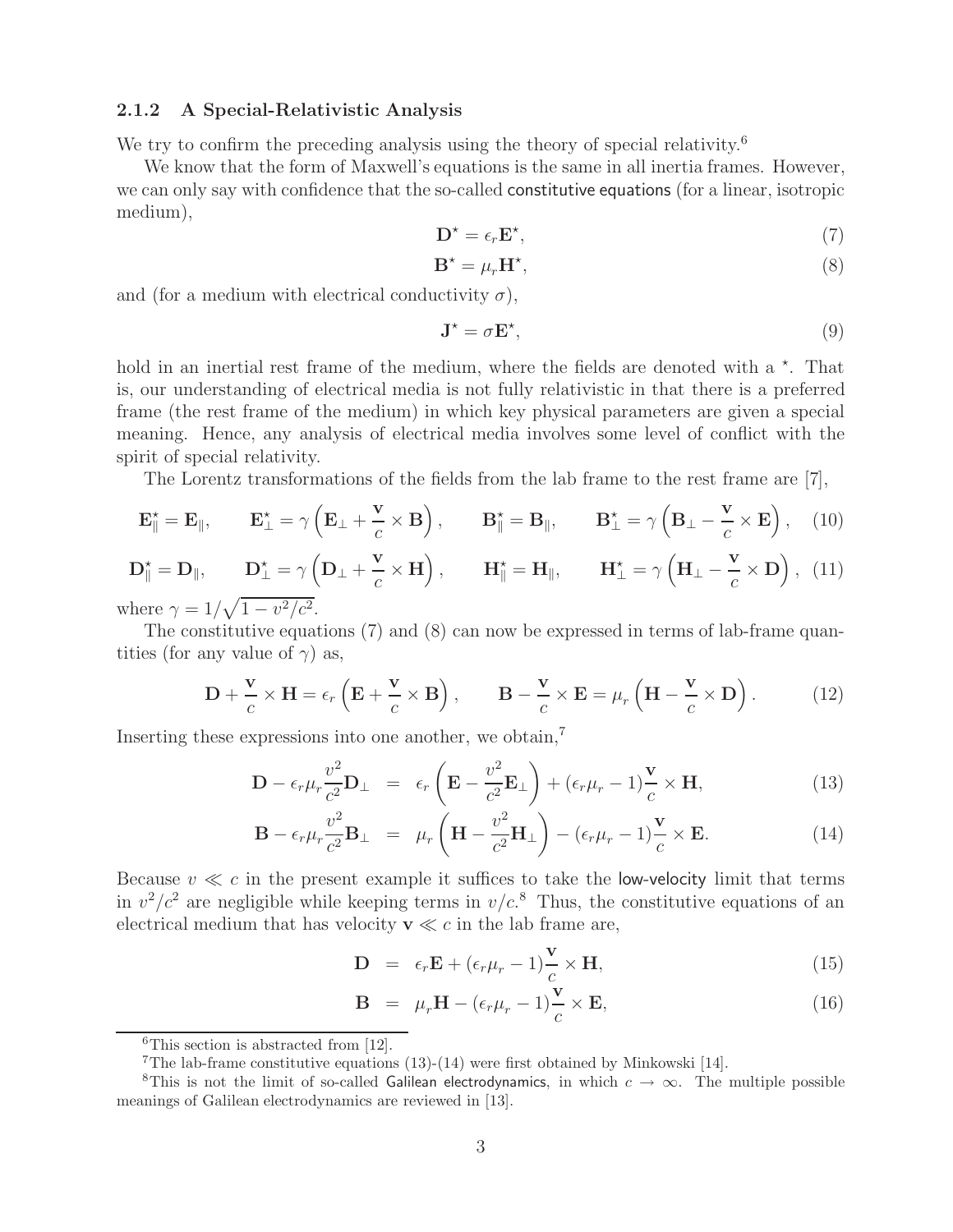to order  $v/c$ . These relations are not readily anticipated without use of Lorentz transformations.

In the present example there are no free charges or conduction currents associated with the slab in the lab frame, so we infer that  $D = 0$  and  $H = H_0$  there. It follows from eq. (15) that the lab frame electric field inside the slab is,

$$
\mathbf{E}_{\rm in} = -\left(\mu_r - \frac{1}{\epsilon_r}\right) \frac{\mathbf{v}}{c} \times \mathbf{H}_0, \tag{17}
$$

and the voltage observed between the sliding contacts would be,

$$
V = -E_{\rm in}d = \left(\mu_r - \frac{1}{\epsilon_r}\right) \frac{vH_0d}{c},\qquad(18)
$$

where  $d$  is the thickness of the slab. This result differs from the naïve calculation  $(6)$  when the permeability  $\mu_r$  is not unity.

### **2.1.3 Additional Comments on the Special-Relativistic Analysis**

Inside the slab the magnetic field is  $\mathbf{B}_{in} = \mu_r \mathbf{H}_0 + \mathcal{O}(v^2/c^2)$ , according to eq. (16). Outside the slab where  $\epsilon_r = 1 = \mu_r$  we have  $\mathbf{E}_{\text{out}} = 0$  and  $\mathbf{B}_{\text{out}} = \mathbf{H}_0$ , according to eqs. (15)-(16), as expected.

In the rest frame of the slab, the interior fields are, to order  $v/c$ ,

$$
\mathbf{D}_{\text{in}}^{\star} = \frac{\mathbf{v}}{c} \times \mathbf{H}_0, \qquad \mathbf{E}_{\text{in}}^{\star} = \frac{\mathbf{D}_{\text{in}}'}{\epsilon} = \frac{\mathbf{v}}{\epsilon_r c} \times \mathbf{H}_0, \qquad \mathbf{H}_{\text{in}}^{\star} = \mathbf{H}_0. \qquad \mathbf{B}_{\text{in}}^{\star} = \mu_r \mathbf{H}_{\text{in}} = \mu_r \mathbf{H}_0. \tag{19}
$$

using eqs.  $(10)-(11)$ , while the exterior fields are,

$$
\mathbf{D}_{\text{out}}^{\star} = \mathbf{E}_{\text{out}}^{\star} = \frac{\mathbf{v}}{c} \times \mathbf{H}_0 = \mathbf{D}_{\text{in}}^{\star}, \qquad \mathbf{B}_{\text{out}}^{\star} = \mathbf{H}_{\text{out}}^{\star} = \mathbf{H}_0 = \mathbf{H}_{\text{in}}^{\star}.
$$
 (20)

The presence of a nonzero (and uniform) electric displacement  $D^*$  in the rest frame of the slab is possibly surprising, as we argued that there is no free charge associated with the slab. However, there must be conduction current density **J** somewhere in the lab frame to generate the nominally uniform magnetic field  $H_0$ . Recalling that charge density  $\rho$  and current density **J** are combined in a 4-vector  $(\rho, \mathbf{J}/c)$ , there is an apparent free charge density  $\rho'$  in the rest frame of the slab given by,

$$
\rho^* = \gamma \left( \rho - \frac{\mathbf{v} \cdot \mathbf{J}}{c^2} \right),\tag{21}
$$

which leads to a nonzero field  $D^*$ . It might appear that the part of the apparent charge density  $\rho^*$  in the rest frame associated with current **J** in the lab frame is negligible in the low-velocity limit. However, the following idealized example shows that this is not so.

We imagine that the uniform magnetic field  $H_0$  is generated in the lab frame by two large, conducting sheets that carry current  $J = \pm cH_0 \hat{v}/4\pi d$ , where d is the thickness of the sheets, which are on either side of the moving slab. If the charge density  $\rho$  is zero on these current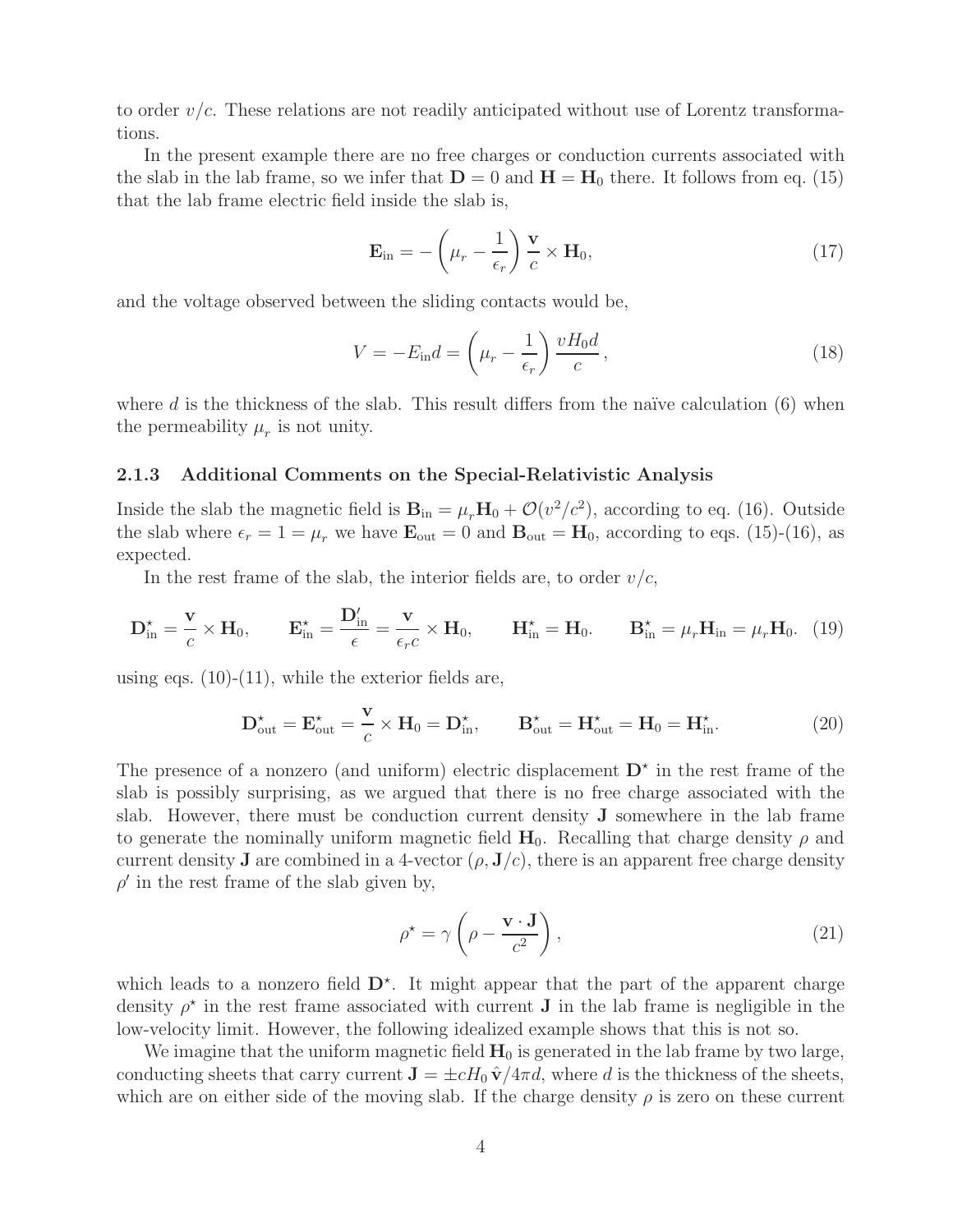sheets, then the apparent charge density<sup>9</sup> in the rest frame of the slab is  $\rho^* \approx \mp H_0 v / 4 \pi c d$ , and the corresponding surface charge density is  $\sigma^* \approx \mp H_0 v / 4\pi c$ . Thus, the sheets act like a parallel-plate capacitor in the rest frame, with electric displacement  $\mathbf{D}^* = 4\pi\sigma^* = \mathbf{v}/c \times \mathbf{H}_0$ between the sheets, and hence surrounding the slab.

We can also consider the densities  $P = (D - E)/4\pi$  and  $M = (B - H)/4\pi$  of electric and magnetic polarization in the slab. These densities can also be expressed in terms of the permittivity  $\epsilon_r$  and permeability  $\mu_r$  using the constitutive equations (7)-(8) in the comoving inertial frame of the slab, and (15)-(16) in the lab frame. Thus,

$$
\mathbf{P}_{\text{in}}^{\star} = \frac{\epsilon_r - 1}{4\pi} \mathbf{E}_{\text{in}}^{\star} = \frac{\epsilon_r - 1}{4\pi \epsilon_r} \frac{\mathbf{v}}{c} \times \mathbf{H}_0, \qquad \mathbf{M}_{\text{in}}^{\star} = \frac{\mu_r - 1}{4\pi} \mathbf{H}_{\text{in}}' = \frac{\mu_r - 1}{4\pi} \mathbf{H}_0,
$$
 (22)

and,

$$
\mathbf{P}_{\rm in} = \left(\mu_r - \frac{1}{\epsilon_r}\right) \frac{\mathbf{v}}{4\pi c} \times \mathbf{H}_0 = -\frac{\mathbf{E}_{\rm in}}{4\pi}, \qquad \mathbf{M}_{\rm in} = \frac{\mu_r - 1}{4\pi} \mathbf{H}_{\rm in} + (\epsilon_r \mu_r - 1) \frac{\mathbf{v}}{c} \times \mathbf{E}_{\rm in} \approx \frac{\mu_r - 1}{4\pi} \mathbf{H}_0.
$$
\n(23)

Note that the electric polarization in the lab frame does not obey the form  $\mathbf{P} = (\epsilon_r - 1)\mathbf{E}/4\pi$ , as might have been supposed to hold if relativistic effects were ignored. Thus, the analysis of sec. 2.1.1 was indeed too na¨ıve.

Note that the lab-frame electric polarization is nonzero when  $\epsilon_r = 1$ , so long as  $\mu_r$  differs from unity. This is an example of the well-known phenomenon that a moving magnetization is associated with an electric polarization (see, for example, sec. 88 of [7] or sec. 18.6 of [11]).

The polarizations  $(22)-(23)$  in the two frames are also consistent with the Lorentz transformation of the polarization tensor [7],

$$
\mathbf{P}_{\parallel}^{\star} = \mathbf{P}_{\parallel}, \quad \mathbf{P}_{\perp}^{\star} = \gamma \left( \mathbf{P}_{\perp} - \frac{\mathbf{v}}{c} \times \mathbf{M} \right), \quad \mathbf{M}_{\parallel}^{\star} = \mathbf{M}_{\parallel}, \quad \mathbf{M}_{\perp}^{\star} = \gamma \left( \mathbf{M}_{\perp} + \frac{\mathbf{v}}{c} \times \mathbf{P} \right). \tag{24}
$$

### **2.1.4 Why is There a Nonzero Electric Field in the Lab Frame?**

The lab-frame electric field (17) inside the moving slab is nonzero for both the cases of  $\epsilon_r \neq 1$ ,  $\mu_r = 1$  and  $\epsilon_r = 1, \mu_r \neq 1.$ 

When the medium can be polarized electrically  $(\epsilon_r \neq 1)$ , we can invoke the sense of the naïve argument of sec. 2.1.1. The Lorentz force on the moving atoms deforms those atoms, creating a nonzero electric polarization **P**in in the lab frame, and hence a nonzero electric field **E**in.

If, however, the medium cannot be polarized electrically  $(\epsilon_r = 1)$ , but can be polarized magnetically  $(\mu_r \neq 1)$ , the argument is more subtle. The Ampèreian view is that magnetic polarization is associated with "molecular currents"  $J_{mol}^{\star}$  (in the rest frame of the medium).

<sup>9</sup>The total charge associated with the sheets is zero both in the lab frame and in the rest frame. A more realistic configuration of the currents is that the two conducting sheets are joined at their edges that are perpendicular to  $\bf{v}$  by two other conducting sheets, also carrying current J, so as to form a complete circuit. Then, if the slab is accelerated from rest in the lab frame up to velocity **v**, an observer on the slab would consider that some charge migrated from one of the conducting sheets parallel to **v** to the other, while conserving total charge.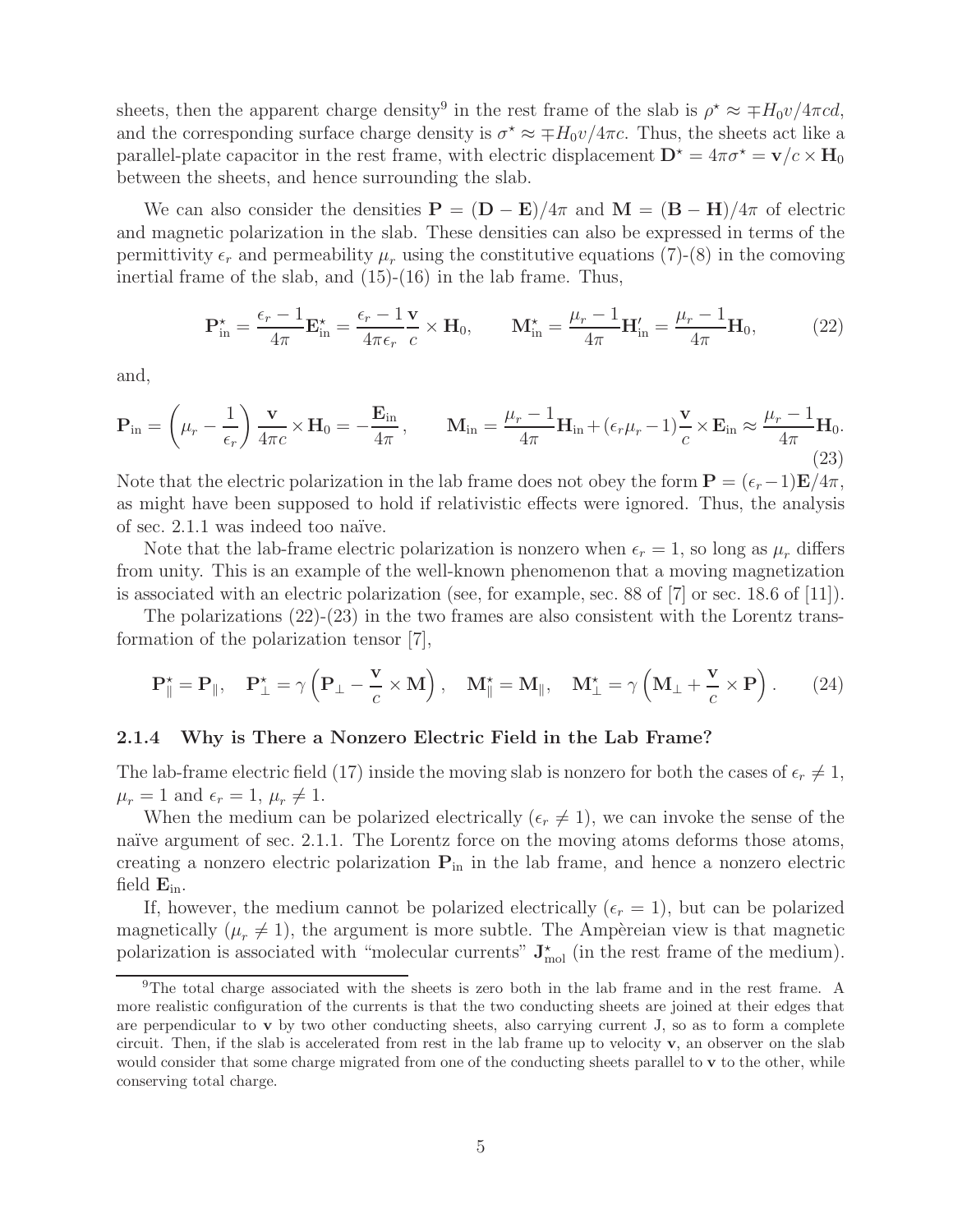An electrically neutral, but magnetically polarized medium that is in motion appears, according to the inverse of eq. (21),  $\rho = \gamma(\rho^* + \mathbf{v} \cdot \mathbf{J}^*/c^2) = \gamma \mathbf{v} \cdot \mathbf{J}^*/c^2$ , to have regions of nonzero charge density in the lab frame, which leads to an electric field there.

This discussion reinforces the conclusion that the naïve argument  $(5)-(6)$  is incorrect because it predicts no electric field/voltage in the lab frame when  $\epsilon_r = 1$  but  $\mu_r \neq 1$ .

While the nonzero lab-frame electric field in the moving slab can be called a "relativistic" effect in both cases  $\epsilon_r \neq 1$ ,  $\mu_r = 1$  and  $\epsilon_r = 1$ ,  $\mu_r \neq 1$ , an understanding of the latter case emerged only after the development of the theory of special relativity.

## **2.2 Rotating Cylindrical Shell**

The expression (18) has not been tested directly in the laboratory. However, the experiment of Wilson and Wilson [4] has confirmed that the voltage observed between contacts sliding on a cylindrical shell of inner radius  $a$  and outer radius  $b$  that rotates with angular velocity  $\omega$  in an external magnetic field  $H_0$  parallel to its axis is,

$$
V = -\int_{a}^{b} E_r(r) dr = \left(\mu_r - \frac{1}{\epsilon_r}\right) \frac{\omega H_0(b^2 - a^2)}{2c}.
$$
 (25)

### **2.2.1 Analysis Using a Local Inertial Frame**

The experimental result (25) follows immediately from eq. (17) on writing  $\mathbf{v} = \omega r \phi$ ,

$$
\mathbf{E}_{\rm in} = -\left(\mu_r - \frac{1}{\epsilon_r}\right) \frac{\omega r \, \phi}{c} \times \mathbf{H}_0 = -\left(\mu_r - \frac{1}{\epsilon_r}\right) \frac{\omega r \, H_0}{c} \hat{\mathbf{r}}.
$$
 (26)

Hence, the Wilson-Wilson experiment was historically considered as evidence for the correctness of (non)relativistic electrodynamics of moving media.

However, it is possible to be surprised at the success of an analysis based on special relativity when a noninertial (rotating) frame is involved. Perhaps an analysis based on general covariance should be used in this case.<sup>10</sup>

A valid technique of general covariance when describing a rotating system is to associate each line with fixed (r and  $\phi$ ) in the rotating system with a nonrotating, inertial frame whose (vector) velocity relative to the lab frame is that of the line (relative to the lab frame). This description in terms of what I call local inertial frames is particularly useful when the physical quantities of interest at a point in the rotating system are determined largely by the (local) behavior of the system close to that point.

In the experiment of Wilson and Wilson, the voltage difference in the lab frame is related to the radial electric field  $E_r$  in the lab frame along the line between the sliding contacts. The lab-frame electric fields **D** and **E** at a point along the line of integration of  $V = \int_a^b E_r dr$ can be related to the electric fields  $D^*$  and  $E^*$  in the local inertial frame by a Lorentz transformation. The only physics needed in the local inertial frame of a point P along the line of integration is the constitutive equation (7),  $\mathbf{D}^* = \epsilon_r \mathbf{E}^*$ , which is based on a

<sup>&</sup>lt;sup>10</sup>In physics, general covariance is usually associated with Einstein's theory of general relativity. If the latter is taken to be the theory of gravity due to mass, then the present example is not one of general relativity (and the centrifugal force experienced in the rotating frame is not a kind of gravitational force).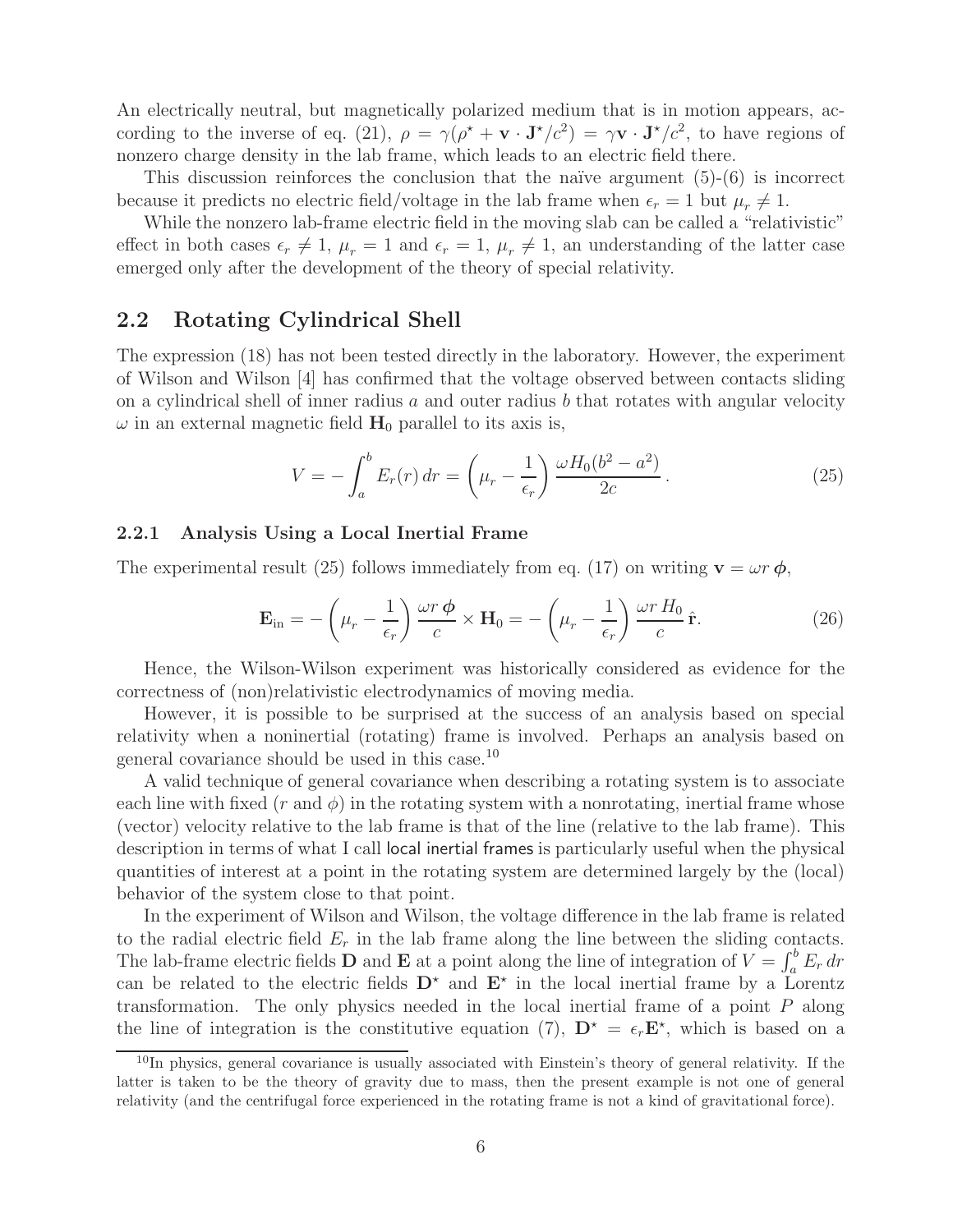macroscopic average over a volume containing only a few atoms, assumed to be at rest. Atoms at a large distance from point P are not at rest in the local inertial frame, and the constitutive equation (7) is not valid for those atoms in this frame. However, this awkward fact is irrelevant to our use of eq.  $(7)$  at point P. Hence, we expect that an analysis based on the use of local inertial frames will give a valid result when transformed to the lab frame, as is confirmed by experiment.

*Another well-known example of successful use of local inertial frames to describe a relativistic rotating system is a muon storage ring. Here, a beam of mu mesons moves in a circle at speeds very close to that of light under the influence of a constant laboratory magnetic field.* Mu mesons decay with a lifetime  $\tau_{\mu} = 2.2 \,\mu s$  when at rest, while mu mesons circulat*ing with velocity v* are observed in the lab frame to decay with a lifetime  $\tau = \gamma \tau_{\mu}$  where  $\gamma = 1/\sqrt{1 - v^2/c^2}$ . This is the result expected from the special-relativistic time dilation in *the local inertial frame of a circulating mu meson. The physics of the decay of a mu meson is governed by extremely short distance scales, so it is no surprise that the use of local inertial frames is effective in this case.*

Other reviews of the use of local inertial frames to study the electrodynamics of rotating systems are [12, 15]. For other discussions particular to the Wilson-Wilson experiment, see  $[16]-[19]$ .

**Bound and Free Charges** *(The rest of sec. 2.2.1 was rewritten Nov. 9, 2020, as inspired by e-discussions with Jacques Maritz.)*

The electric polarization in the lab frame of the rotating cylinder is again given by eq. (23). There is also a nonzero bound charge density in the lab frame,

$$
\rho_{\text{bound}} = -\nabla \cdot \mathbf{P}_{\text{in}} = -\frac{1}{4\pi} \nabla \cdot \mathbf{E}_{\text{in}} = \left(\mu_r - \frac{1}{\epsilon_r}\right) \frac{\omega H_0}{2\pi c},\tag{27}
$$

recalling eq. (26). The cylindrical surfaces at  $r = a$  and p support bound surface charge densities,

$$
\sigma_{\text{bound}}(r = a^+) = -\mathbf{P}_{\text{in}}(r = a) \cdot \hat{\mathbf{r}} = \left(\mu_r - \frac{1}{\epsilon_r}\right) \frac{\omega a H_0}{4\pi c},\tag{28}
$$

$$
\sigma_{\text{bound}}(r = b^{-}) = \mathbf{P}_{\text{in}}(r = b) \cdot \hat{\mathbf{r}} = -\left(\mu_r - \frac{1}{\epsilon_r}\right) \frac{\omega b H_0}{4\pi c}.
$$
\n(29)

The bound surface charges are,

$$
Q_{\text{bound}}(r = a^+) = 2\pi a l \sigma_{\text{bound}}(r = a^+) = \left(\mu_r - \frac{1}{\epsilon_r}\right) \frac{\omega a^2 l H_0}{2},\tag{30}
$$

$$
Q_{\text{bound}}(r = b^{-}) = 2\pi bl \sigma_{\text{bound}}(r = b) = -\left(\mu_r - \frac{1}{\epsilon_r}\right) \frac{\omega b^2 l H_0}{2c}.
$$
 (31)

The total bound charge is zero, as expected,

$$
Q_{\text{bound}} = \int \rho_{\text{bound}} d\text{Vol} + Q_{\text{bound}}(r = a^{+}) + Q_{\text{bound}}(r = b^{-})
$$
  
= 
$$
\int_{0}^{b} \left(\mu_{r} - \frac{1}{\epsilon_{r}}\right) \frac{\omega H_{0}}{2\pi c} 2\pi lr dr + \left(\mu_{r} - \frac{1}{\epsilon_{r}}\right) \frac{\omega(a^{2} - b^{2})lH_{0}}{2c} = 0.
$$
 (32)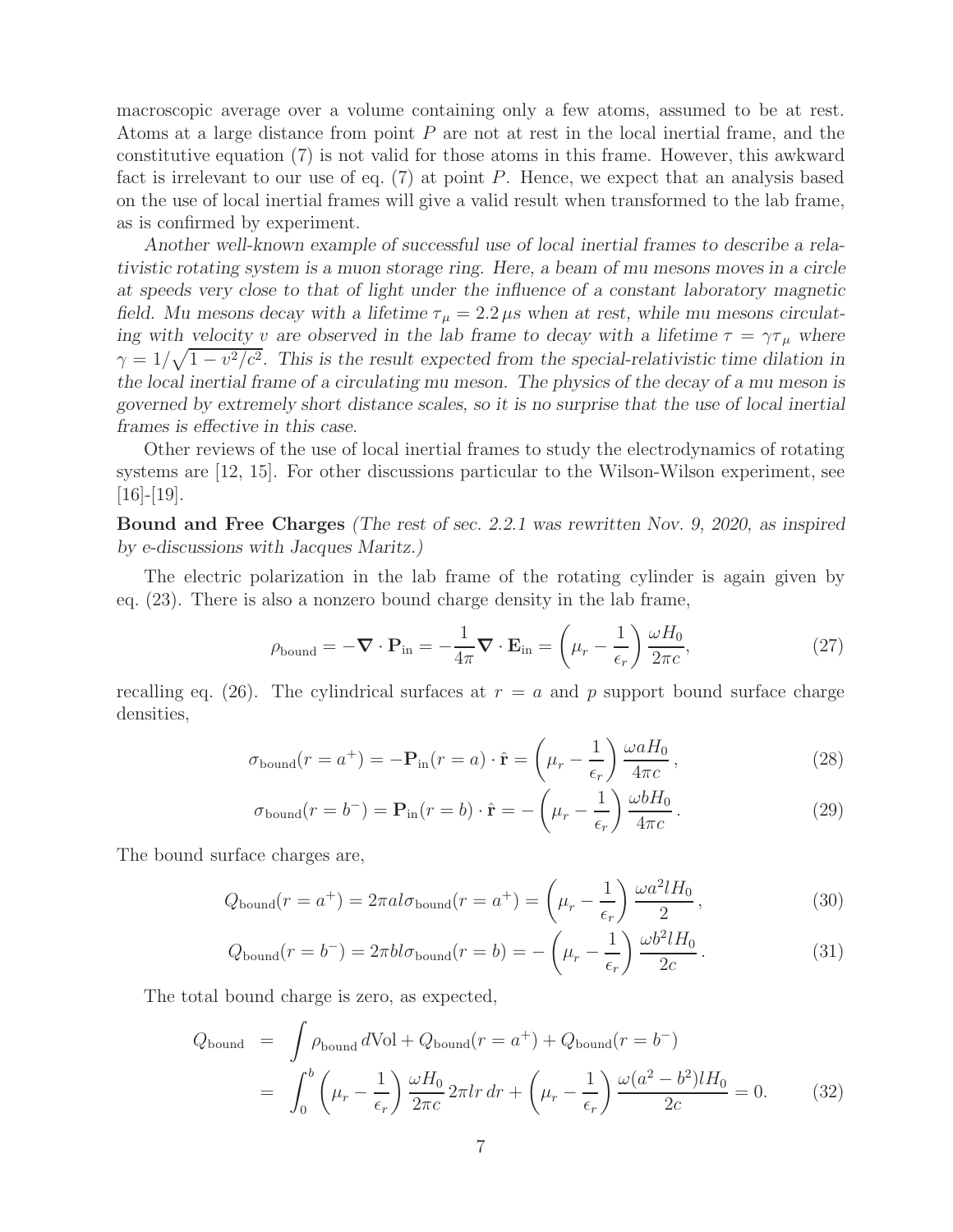In the Wilson-Wilson experiment [4], the surfaces at  $r = a$  and b of the rotating cylinder were metalized, forming a cylindrical capacitor of capacitance,

$$
C \approx \frac{\epsilon_r l}{2\ln(b/a)},\tag{33}
$$

independent of the angular velocity  $\omega$ . In the rest of this section, such conductors are assumed to exist. The bound surface charge (30)-(31) induces free charge on these conductors, given by,

$$
Q_{\text{free}}(r = a^{-}) = -Q_{\text{bound}}(r = a^{+}) = -\left(\mu_r - \frac{1}{\epsilon}\right) \frac{\omega a^2 l H_0}{2},\tag{34}
$$

$$
Q_{\text{free}}(r = b^{+}) = -Q_{\text{bound}}(r = b^{-}) = \left(\mu_r - \frac{1}{\epsilon_r}\right) \frac{\omega b^2 l H_0}{2c}.
$$
\n(35)

The total free charge on the rotating capacitor is nonzero,

$$
Q_{\text{free}} = Q_{\text{free}}(r = a^{-}) + Q_{\text{free}}(r = b^{+}) = \left(\mu_{r} - \frac{1}{\epsilon_{r}}\right) \frac{\omega(b^{2} - a^{2})lH_{0}}{2},\tag{36}
$$

unlike an ordinary capacitor which has equal and opposite free charges  $\pm Q$  on its two electrodes.

#### **Circuit Analysis**

If the rotating capacitor is part of an "ungrounded" electrical circuit with zero total free charge, the free charge (36) on the conductors of the rotating cylinder implies that equal and opposite free charge resides elsewhere on the circuit, which compensating charge can be thought of as associated with the stray capacitance of the circuit to "ground".

The rotating cylinder acts as a (unipolar) voltage source of strength (25), which is in series with its capacitance. The energy which may be provided by this source comes from the mechanism that drives the constant angular velocity  $\omega$ , or, if no such mechanism exists, from the (decreasing) mechanical kinetic energy of the rotating cylinder as  $\omega$  falls to zero.

If there is no other voltage source in the circuit, there is no charge  $\pm Q$  on the conductors of the rotating cylinder. But when another voltage source is present, the charge on the outer conductor of the rotating cylinder is  $Q_{\text{free}}(r = b^+)$  of eq. (35) plus an additional (free) charge Q, while that on the inner conductor is  $Q_{\text{free}}(r = a^{-})$  of eq. (34) plus an additional (free) charge  $-Q$ , and the voltage drop across the rotating cylinder is V of eq. (25) plus  $Q/C$ .

#### **Variable Rotation**

The angular velocity  $\omega$  was constant in the Wilson-Wilson experiment, but if it were time dependent, then the rotating cylinder would be a kind of variable voltage source (in series with the constant capacitance C of eq.  $(33)$ .<sup>11</sup>

<sup>&</sup>lt;sup>11</sup>An oddity in case of variable velocity  $\omega$  is that the current into the outer conductor of the rotating cylinder must include the term  $dQ_{\text{free}}(r = b^+)/dt = (\mu_r - 1/\epsilon_r) \dot{\omega} b^2 l H_0/2$ , and the current out of the inner conductor must include  $dQ_{\text{free}}(r = a^-)/dt = (\mu_r - 1/\epsilon_r) \dot{\omega} a^2 l H_0/2.$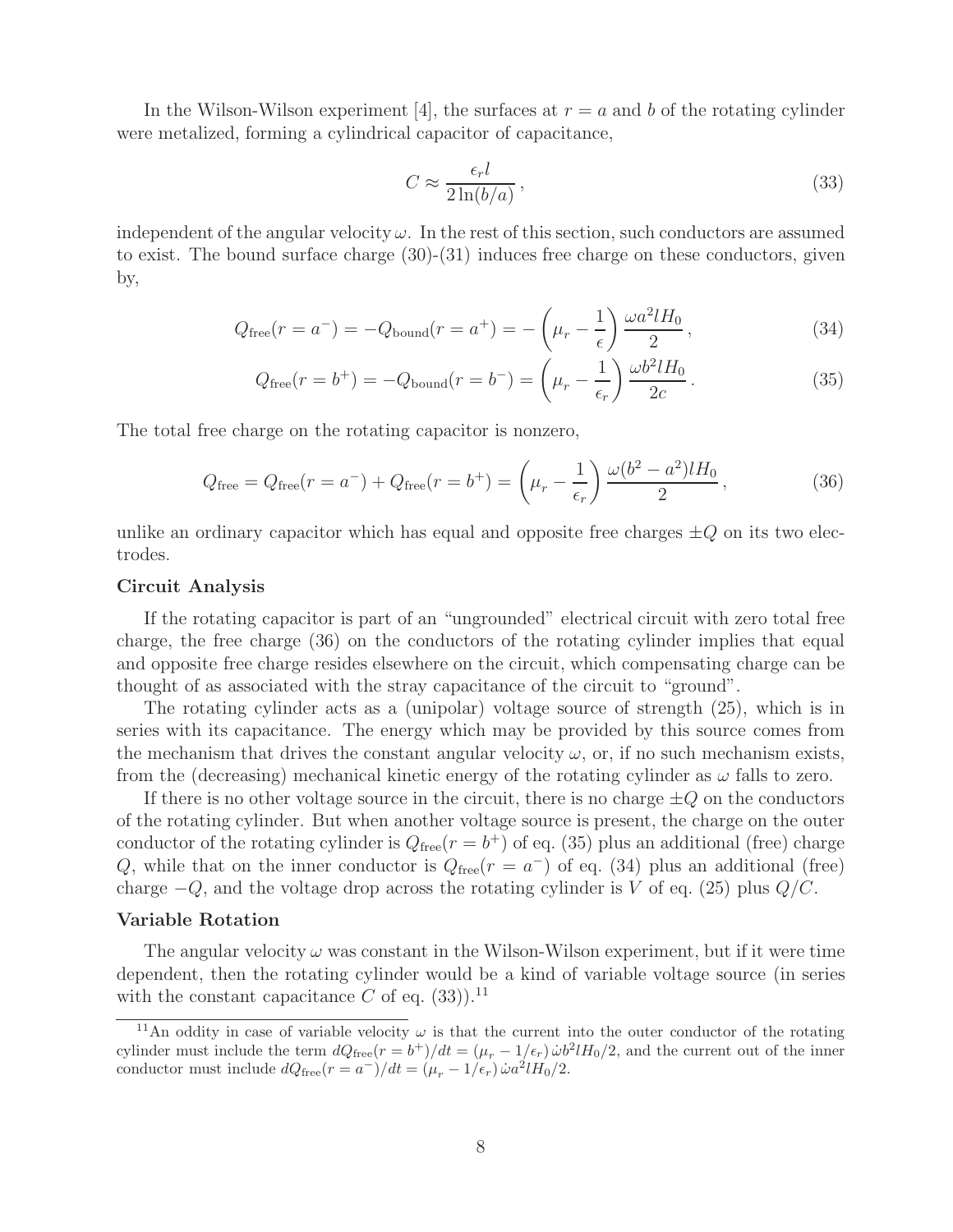### **2.2.2 Analysis in the Rotating Frame**

A different analysis of the Wilson-Wilson experiment could involve a transformation between the lab and the rotating frame, along with knowledge of the constitutive equation in the rotating frame.

One of the first analyses of electrodynamics in a rotating frame using general covariance was made by Schiff [20]. See also [21]-[38]. A major concern of these efforts is the form of Maxwell's equations in a rotating frame, which will not be needed here as we do not deduce the fields in the rotating frame from sources in that frame. Those sources include "fictitious" terms needed to explain, for example, how a magnetic field exists in the rest frame of a rotating sphere of charge.

We do need the transformation of the fields **B**, **D**, **E** and **H** between the lab frame and the rotating frame. We record here only the low-velocity  $(\mathcal{O}(v/c))$  limit of these transformations [36, 37, 39]:

$$
\mathbf{B} = \mathbf{B}', \qquad \mathbf{D} = \mathbf{D}' - \frac{\mathbf{v}}{c} \times \mathbf{H}', \qquad \mathbf{E} = \mathbf{E}' - \frac{\mathbf{v}}{c} \times \mathbf{B}', \qquad \mathbf{H} = \mathbf{H}', \tag{37}
$$

where a ' indicates quantities observed in the rotating frame,  $\mathbf{v} = \boldsymbol{\omega} \times \mathbf{r}$  is the velocity of the point of observation with respect to the lab frame.

We also need the constitutive equations in the rotating frame. We might suppose that these have the forms  $(7)-(8)$  because the rotating frame is a rest frame of the medium. However, we recall that "fictitious" forces appear to observers in rotating frames, so the constitutive equations (which relate fields/forces to dipole source terms) in a rotating frame may not have the same form when the medium is at rest in an inertial frame. As discussed in sec. A.5 of [39], the constitutive equations in a rotating frame can be written to  $\mathcal{O}(v/c)$ as,

$$
\mathbf{D}' = \epsilon_r \mathbf{E}',\tag{38}
$$

$$
\mathbf{B}' = \mu_r \mathbf{H}' - (\epsilon_r \mu_r - 1) \frac{\mathbf{v}}{c} \times \mathbf{E}',\tag{39}
$$

Then, transformation of the fields from the rotating frame to the lab frame leads to the forms  $(15)-(16)$  obtained by the methods of special relativity.<sup>12</sup> Hence, the predictions for the lab-frame voltage drop between the sliding contacts of the Wilson-Wilson experiment are the same for analyses based on use of local inertial frames and on use of the rotating frame.

### **2.2.3 Additional Comments on the Analysis in the Rotating Frame**

The fields  $\mathbf{B}'$ ,  $\mathbf{D}'$ ,  $\mathbf{E}'$  and  $\mathbf{H}'$  in the rotating frame are, to order  $v/c$ , the same as the fields  $(19)-(20)$  in a local inertial frame.

Using the relations  $D' = E' + 4\pi P'$  and  $H' = B' - 4\pi M'$  for the electric and magnetic polarization densities, the constitutive equations (38)-(39 imply that to order  $v/c$ ,

$$
\mathbf{P}' = \frac{\epsilon_r - 1}{4\pi} \mathbf{E}', \qquad \mathbf{M}' = \frac{\mu_r - 1}{4\pi} \mathbf{H}' + \frac{\epsilon_r \mu_r - 1}{4\pi} \frac{\mathbf{v}}{c} \times \mathbf{E}'. \tag{40}
$$

<sup>&</sup>lt;sup>12</sup>When this analysis is done to all orders of  $v/c$ , the forms (13)-(14) are obtained [36].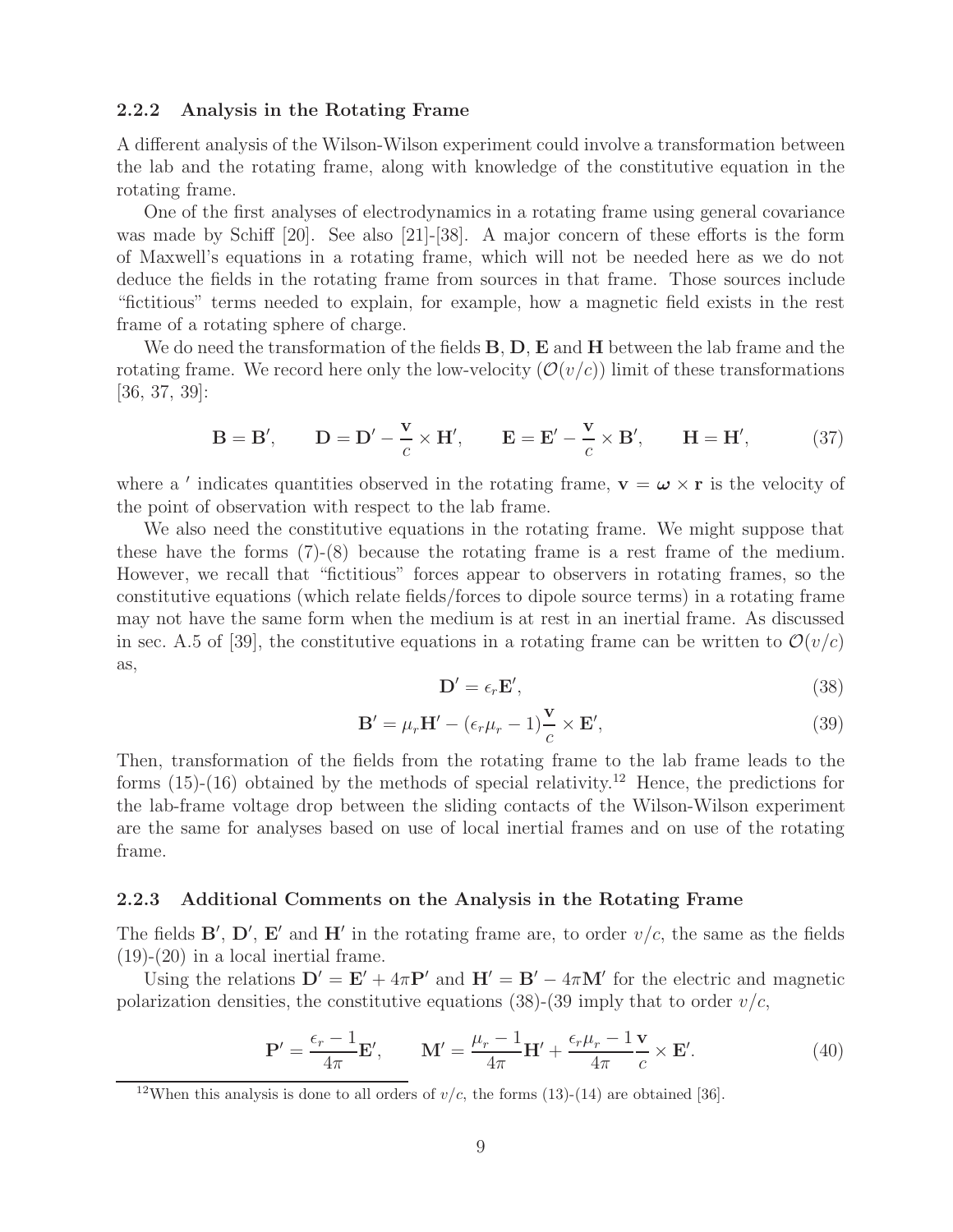Because  $E' = vH_0/\epsilon_r c$  in the Wilson-Wilson experiment, the magnetization M' observed in the rotating frame is the same  $M^*$  observed in the local inertial frame to order  $v/c$ . However, in examples with nonzero free charge (and  $\epsilon_r \mu_r$  different from unity), the magnetization would appear to be different in the rotating frame and the local inertial frame.

If we accept that the magnetic field is the same in the rotating frame as in the lab frame, then we can use Maxwell's equations in the rotating frame to solve for the electric fields **D** and  $\mathbf{E}'$  and the polarization  $\mathbf{P}'$ . In particular,

$$
\nabla' \cdot \mathbf{D}' = 4\pi \left( \rho'_{\text{free}} + \frac{\boldsymbol{\omega} \cdot \mathbf{H}'}{2\pi c} + \frac{\mathbf{v}}{4\pi c} \cdot \nabla' \times \mathbf{H}' \right) = \frac{2\boldsymbol{\omega} \cdot \mathbf{H}'}{c} = \frac{2\omega H_0}{c},\tag{41}
$$

expresses that the electric field has "fictitious" source terms in the rotating frame [20, 39]. The symmetry of the problem implies that  $D'$  is purely radial, so that eq. (41) leads to,

$$
\mathbf{D}' = \frac{\omega r'H_0}{c}\,\hat{\mathbf{r}}' = \frac{\mathbf{v}}{c} \times \mathbf{H}_0. \tag{42}
$$

This result is consistent with the (inverse of the) transformation (37) that  $\mathbf{D}' = \mathbf{D} + \mathbf{v}/c \times \mathbf{H}_0$ , recalling that in the lab frame  $D = 0$  since there are no free charges. We then have that,

$$
\mathbf{E}' = \frac{\mathbf{D}'}{\epsilon_r} = \frac{1}{\epsilon_r} \frac{\mathbf{v}}{c} \times \mathbf{H}_0, \quad \text{and} \quad \mathbf{P}' = \frac{(\epsilon_r - 1)\mathbf{D}'}{4\pi\epsilon_r} = \frac{(\epsilon_r - 1)}{4\pi\epsilon_r} \frac{\mathbf{v}}{c} \times \mathbf{H}_0. \quad (43)
$$

Accepting that  $\mathbf{H}' = \mathbf{H}_0$ , we have that  $\mathbf{B}' = \mathbf{B}_0 = \mu_r \mathbf{H}_0$  and  $\mathbf{M}' = \mathbf{M}_0 = (\mu_r - 1) \mathbf{H}_0 / 4\pi$ . Transforming the electric field  $\mathbf{E}'$  and polarization  $\mathbf{P}'$  to the lab frame [39], we find,

$$
\mathbf{E} = \mathbf{E}' - \frac{\mathbf{v}}{c} \times \mathbf{B}' = -\left(\mu_r - \frac{1}{\epsilon_r}\right) \frac{\mathbf{v}}{c} \times \mathbf{H}_0, \text{ and } \mathbf{P} = \mathbf{P}' + \frac{\mathbf{v}}{c} \times \mathbf{M}' = \left(\mu_r - \frac{1}{\epsilon_r}\right) \frac{\mathbf{v}}{4\pi c} \times \mathbf{H}_0,
$$
\n(44)

as found in eqs.  $(17)$  and  $(23)$ .

There is also a nonzero bound charge density in the rotating frame,

$$
\rho'_{\text{bound}} = -\nabla' \cdot \mathbf{P}' - \frac{2\omega \cdot \mathbf{M}'}{c} + \frac{\mathbf{v}}{c} \cdot \nabla' \times \mathbf{M}' = -\left(\mu_r - \frac{1}{\epsilon_r}\right) \frac{\omega r H_0}{4\pi c} = \rho_{\text{bound}},\tag{45}
$$

using eq.  $(46)$  of [39], which agrees with the lab-frame charge density  $(27)$ .

The important overall conclusion is that the same understanding of lab-frame electrodynamics of a rotating system can be gained either by use of local inertial frames or by use of the rotating frame, but since the use of local inertial frames is conceptually simpler this approach is to be preferred in practice.

# **References**

[1] W. Weber, *Unipolare Induction*, in *Resultate aus der Beobachtungen des magnetishes Vereins im Jahre 1839*, C.F. Gauss and W. Weber, eds. (Weidemanns, Leipzig, 1940), p. 63, http://kirkmcd.princeton.edu/examples/EM/weber\_40.pdf Ann. d. Phys. **52**, 353 (1841), http://kirkmcd.princeton.edu/examples/EM/weber\_ap\_52\_353\_41.pdf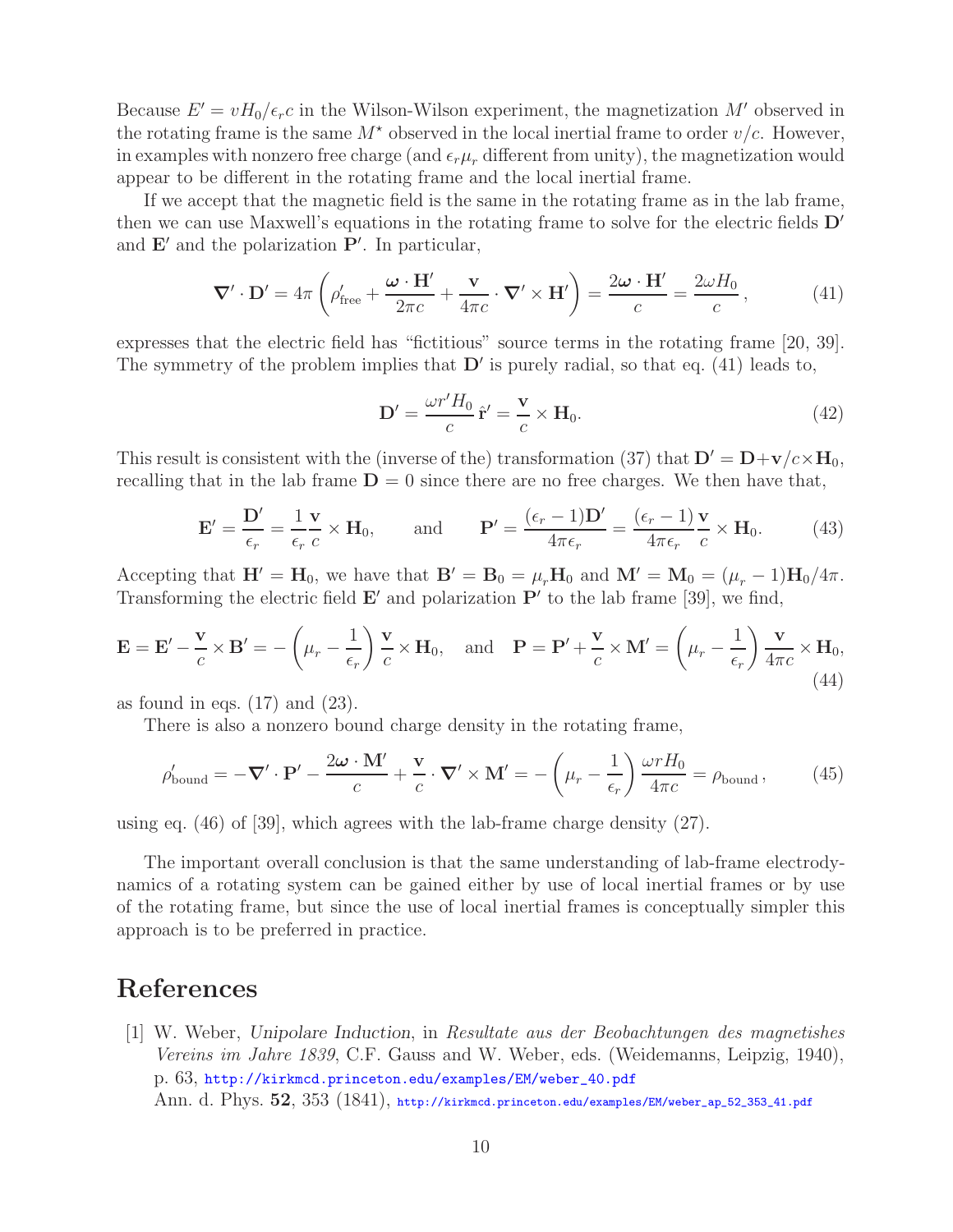- [2] M. Faraday, *On Lines of Magnetic Force*, Phil. Trans. Roy. Soc. London **142**, 25 (1852), http://kirkmcd.princeton.edu/examples/EM/faraday\_ptrsl\_142\_25\_52.pdf
- [3] K.T. McDonald, *Is Faraday's Disk Dynamo a Flux-Rule Exception?* (July 27, 2019), http://kirkmcd.princeton.edu/examples/faradaydisk.pdf
- [4] M. Wilson and H.A. Wilson, *On the Electric Effect of Rotating a Magnetic Insulator in a Magnetic Field*, Proc. Roy. Soc. London A **89**, 99 (1913), http://kirkmcd.princeton.edu/examples/EM/wilson\_prsla\_89\_99\_13.pdf
- [5] H.A. Wilson, *On the Electric Effect of Rotating a Dielectric in a Magnetic Field*, Proc. Roy. Soc. London **73**, 490 (1904), http://kirkmcd.princeton.edu/examples/EM/wilson\_prsl\_73\_490\_04.pdf
- [6] J.B. Hertzberg *et al.*, *Measurement of the relativistic potential difference across a rotating magnetic dielectric cylinder*, Am. J. Phys. **69**, 648 (2001), http://kirkmcd.princeton.edu/examples/EM/hertzberg\_ajp\_69\_648\_01.pdf
- [7] R. Becker, *Electromagnetic Fields and Interactions* (Dover, 1964).
- [8] D.R. Corson, *Electromagnetic Induction in Moving Systems*, Am. J. Phys. **24**, 126 (1956), http://kirkmcd.princeton.edu/examples/EM/corson\_ajp\_24\_126\_56.pdf
- [9] E.M. Pugh, *Electromagnetic Relations in a Single Coordinate System*, Am. J. Phys. **32**, 879 (1964), http://kirkmcd.princeton.edu/examples/EM/pugh\_ajp\_32\_879\_64.pdf
- [10] M.J. Crooks *et al.*, *One-piece Faraday generator: A paradoxical experiment from 1851*, Am. J. Phys. **46**, 729 (1978), http://kirkmcd.princeton.edu/examples/EM/crooks\_ajp\_46\_729\_78.pdf
- [11] W.K.H. Panofsky and M. Phillips, *Classical Electricity and Magnetism*, 2nd ed. (Addison-Wesley, 1962), kirkmcd.princeton.edu/examples/EM/panofsky-phillips.pdf
- [12] J. van Bladel, *Relativistic Theory of Rotating Disks*, Proc. IEEE **61**, 260 (1973), http://kirkmcd.princeton.edu/examples/EM/vanbladel\_pieee\_61\_260\_73.pdf
- [13] M. Le Bellac and J.-M. L´evy-Leblond, *Galilean Electrodynamics*, Nuovo Cim. **14B**, 217 (1973), http://kirkmcd.princeton.edu/examples/EM/lebellac\_nc\_14b\_217\_73.pdf
- [14] H. Minkowski, *Die Grundgleichen f¨ur die elektromagnetischen Vorlage in bewegten Körpern*, Göttinger Nachricthen, pp. 55-116 (1908), http://kirkmcd.princeton.edu/examples/EM/minkowski\_ngwg\_53\_08.pdf http://kirkmcd.princeton.edu/examples/EM/minkowski\_ngwg\_53\_08\_english.pdf
- [15] T. Shiozawa, *Phenomenological and Electron-Theoretical Study of the Electrodynamics of Rotating Systems*, Proc. IEEE **61**, 1694 (1973), http://kirkmcd.princeton.edu/examples/EM/shiozawa\_pieee\_61\_1694\_73.pdf
- [16] T.A. Weber, *Measurements on a rotating frame in relativity, and the Wilson and Wilson experiment*, Am. J. Phys. **65**, 946 (1997), http://kirkmcd.princeton.edu/examples/EM/weber\_ajp\_65\_946\_97.pdf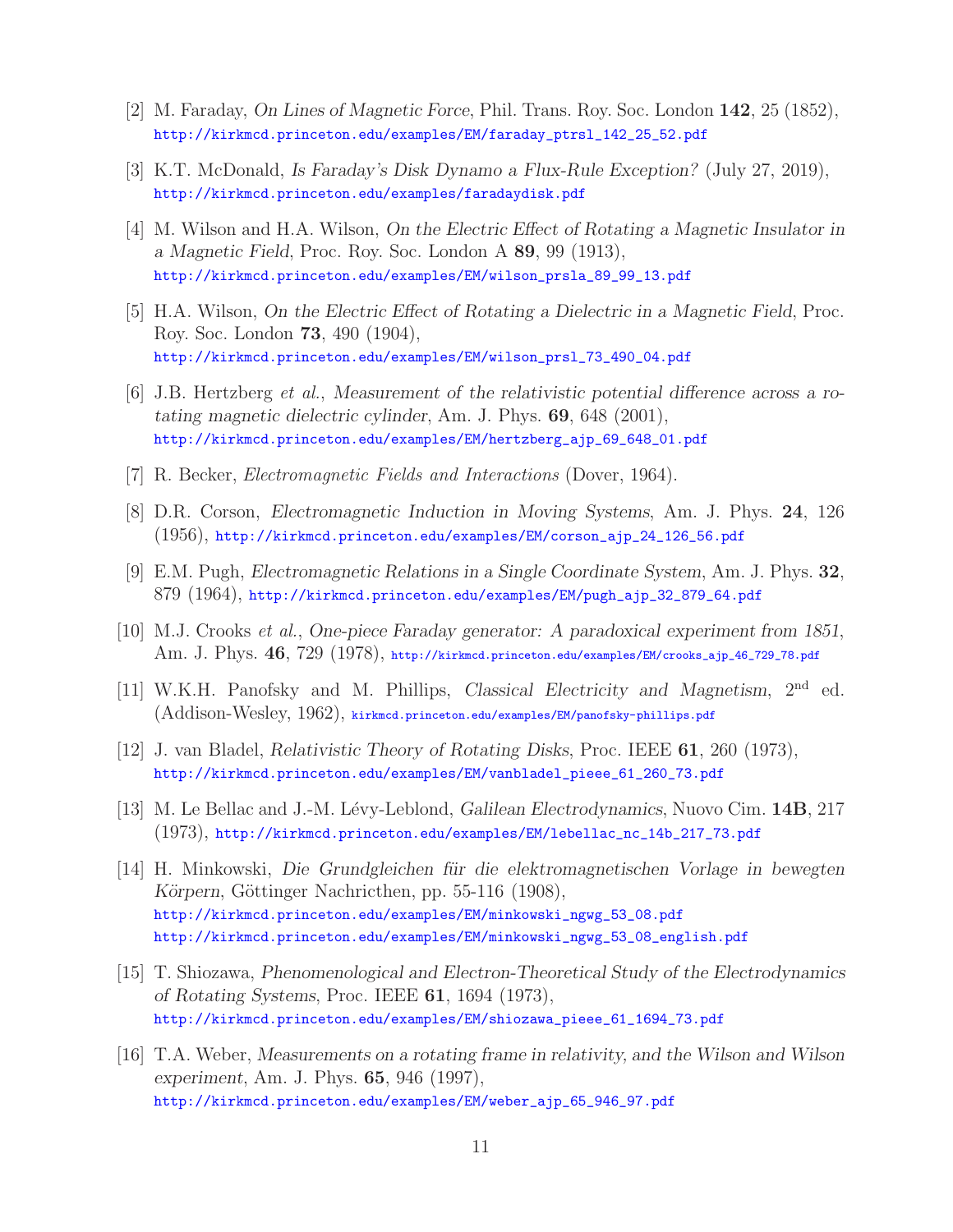- [17] P. Hillion, *The Wilsons' Experiment*, Apeiron **6**, 1 (1999), http://kirkmcd.princeton.edu/examples/EM/hillion\_apeiron\_6\_1\_99.pdf
- [18] C.E.S. Canovan and R.W. Tucker, *Maxwell's equations in a uniformly rotating dielectric medium and the WilsonWilson experiment*, Am. J. Phys. **78**, 1181 (2010), http://kirkmcd.princeton.edu/examples/EM/canovan\_ajp\_78\_1181\_10.pdf
- [19] H. Heumann and S. Kurz, *Modeling and Finite-Element Simulation of the WilsonWilson Experiment*, IEEE Trans. Mag. **50**, 7001404 (2014), http://kirkmcd.princeton.edu/examples/EM/heumann\_ieeetm\_50\_7001404\_14.pdf
- [20] L.I. Schiff, *A Question in General Relativity*, Proc. Nat. Acad. Sci. **25**, 391 (1939), http://kirkmcd.princeton.edu/examples/EM/schiff\_proc\_nat\_acad\_sci\_25\_391\_39.pdf
- [21] D. van Dantzig and R. Koninkl, *Electromagnetism Independent of Metrical Geometry*, K. Akad. Amsterdam Proc. **37**, 521, 643 (1934), http://kirkmcd.princeton.edu/examples/EM/vandantzig\_kaap\_37\_521\_34.pdf
- [22] M.G. Trocheris, *Electrodynamics in a Rotating Frame of Reference*, Phil. Mag. **40**, 1143 (1949), http://kirkmcd.princeton.edu/examples/EM/trocheris\_pm\_40\_1143\_49.pdf
- [23] J. Ise and J.L. Uretsky, *Vacuum Electrodynamics on a Merry-Go-Round*, Am. J. Phys. **26**, 431 (1958), http://kirkmcd.princeton.edu/examples/EM/ise\_ajp\_26\_431\_58.pdf
- [24] D.L. Webster, *Schiff's Charges and Currents in Rotating Matter*, Am. J. Phys. **31**, 590 (1963), http://kirkmcd.princeton.edu/examples/EM/webster\_ajp\_31\_590\_63.pdf
- [25] W.H. Irvine, *Electrodynamics in a Rotating Frame of Reference*, Physica **30**, 1160 (1964), http://kirkmcd.princeton.edu/examples/EM/irvine\_physica\_30\_1160\_64.pdf
- [26] T.C.. Mo, *Theory of Electrodynamics in Media in Noninertial Frames and Applications*, J. Math. Phys. **11**, 25889 (1970), http://kirkmcd.princeton.edu/examples/EM/mo\_jmp\_11\_25889\_70.pdf
- [27] G.E. Modesitt, *Maxwell's Equations in a Rotating Frame*, Am. J. Phys. **38**, 1487 (1970), http://kirkmcd.princeton.edu/examples/EM/modesitt\_ajp\_38\_1487\_70.pdf
- [28] D.L. Webster and R.C. Whitten, *Which Electromagnetic Equations Apply in Rotating Coordinates?*, Astro. Space Sci. **24**, 323 (1973), http://kirkmcd.princeton.edu/examples/EM/webster\_ass\_24\_323\_73.pdf
- [29] H.A. Atwater, *The Electromagnetic Field in Rotating Coordinate Frames*, Proc. IEEE **63**, 316 (1975), http://kirkmcd.princeton.edu/examples/EM/atwater\_pieee\_63\_316\_75.pdf
- [30] Ø. Grøn, *Application of Schiff's Rotating Frame Electrodynamics*, Int. J. Theor. Phys. **23**, 441 (1984), http://kirkmcd.princeton.edu/examples/EM/gron\_ijtp\_23\_441\_84.pdf
- [31] A. Georgiou, *The Electromagnetic Field in Rotating Coordinates*, Proc. IEEE **76**, 1051 (1988), http://kirkmcd.princeton.edu/examples/EM/georgiou\_pieee\_76\_1051\_88.pdf